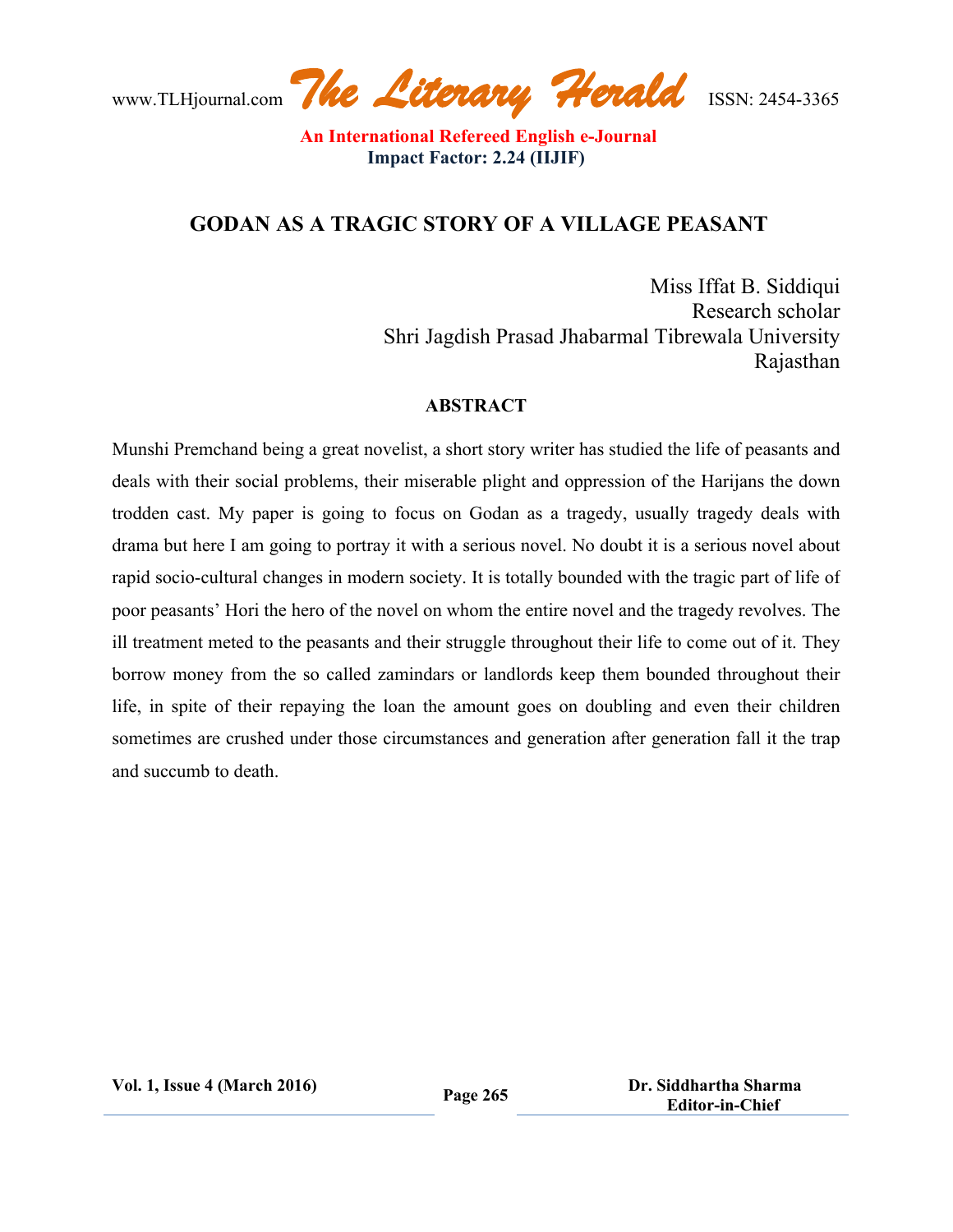www.TLHjournal.com *The Literary Herald*ISSN: 2454-3365

## **GODAN AS A TRAGIC STORY OF A VILLAGE PEASANT**

Miss Iffat B. Siddiqui Research scholar Shri Jagdish Prasad Jhabarmal Tibrewala University Rajasthan

Tragedy is usually associated with a drama, but here it is associated with a serious novel 'GODAN'. In Indian philosophy the concept of Godan has a very special significance, "Godan means a gift of a cow". The village people of India consider the cow to be the highest possession. For the Hindus serving the cow is a paramount duty. In Hindu mythology it is believed that a soul can attain **Nirvana** only by crossing the river Vaitrani and crossing the river is only possible with the help of a cow. If after the death of a person a cow is given in charity then the cow will come to the rescue of the soul.

Godan forms the summit and apex of Premchand's work as a writer. It is a landmark in Indian literature. This novel was a climax towards which all Premchand's writings were tending. No writer in India has been such a master in the art of painting the rural world. Critics in Hindi have tended to see it as a saga of Indian rural life, whose protagonist '**Hori'** is archetypal Indian peasant in his meekness and humanity. It has a large canvas of epic dimension and the characters are ordinary village folk take on an epic grandeur before our eyes. It has in fact been described as 'The Mahakavya of the Indian farmers life'

In this novel Premchand attacks the evils of land lord's as well as industrialism, whether in field or in factory the toiler was suffering excruciating agony. Here Premchand symbolises the India's sorrow in Hori's character. With this the writer has indeed given a new introduction to the Hindi novel for him a novel is a social and historical document and his novel writing has a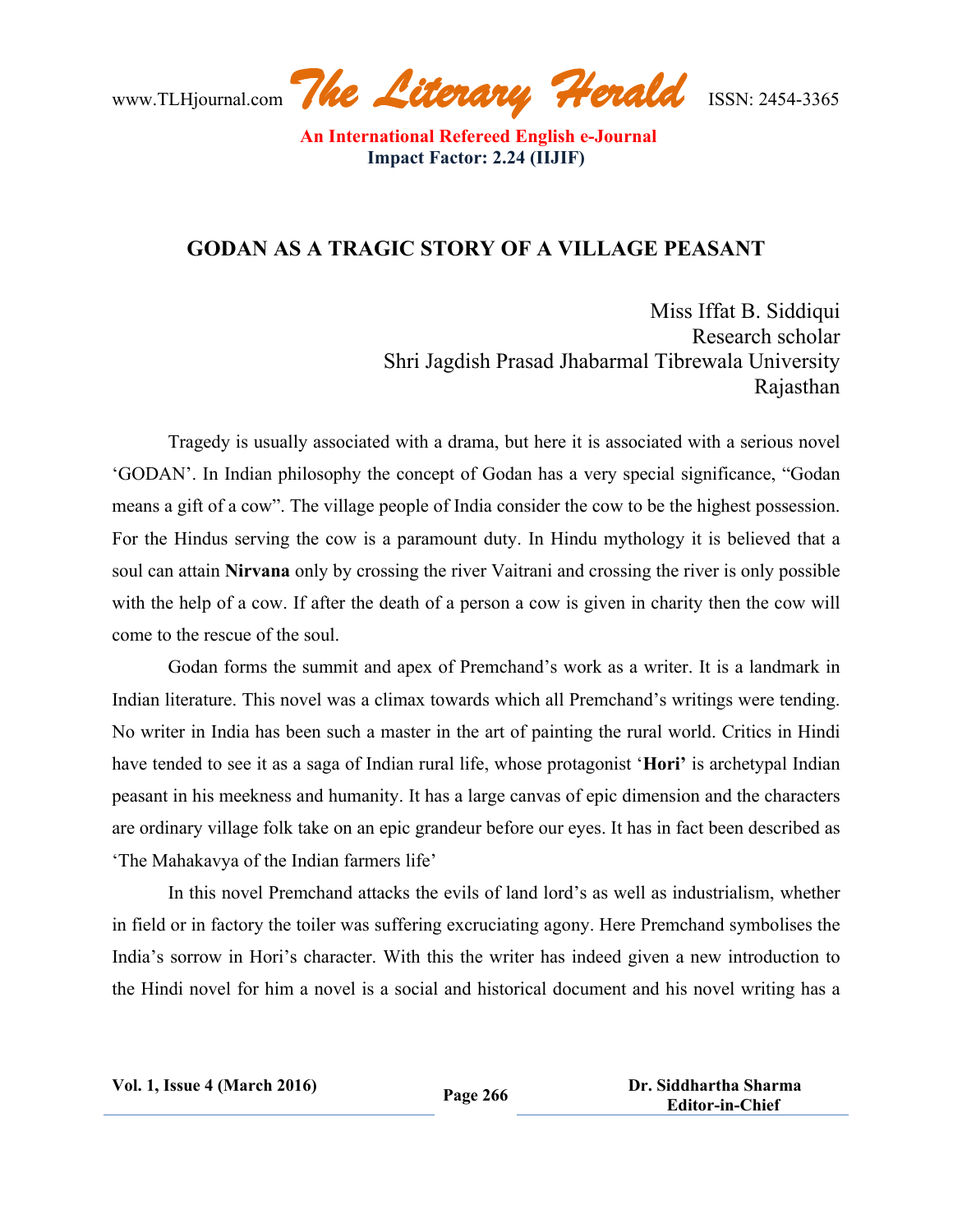www.TLHjournal.com *The Literary Herald*ISSN: 2454-3365

social obligation. He is interested in realistic portrayal of human life. In Premchand's writing we get a clear view of social tendencies in the novel.

Largely through the portrayal of 'Hori' we are shown the unending tragedy of the village peasants life caught in the clutches of the blood sucking money lenders as well as rigid unrelenting dogmas of society, the life of the poor village peasants is an eternal hell. The poor peasants toil like machines suppressing their sensibilities forgetting that they are human beings but what do they gain in the end? Nothing but misery. They go on suffering all the exploitation and eventually deposit their weary existence into the lap of fate looking at this plight of the peasants Prof. Mehta reflects I quote.

**'They remained unconcerned even in the face of revolution submitting to innumerable tyrannies. It seemed as if their soul had been extinguished that they had become unconscious of their very existence only a cataclysmic upheaval could shake them out of their torpor" unquote**.

The money lenders like greedy dogs charge exorbitant rates of interest and reduce the peasants to a condition beyond penury. They want to make lavish expenses in order to maintain their so called prestige and their expenses were met with the utter devastation of the peasants. As Hori says, I quote '**The Raisaheb frittered away 20,000 rupees on his son's marriage and nobody raised a finger, Mangru the money lender spent 5000 Rs on his father's cremation and nobody questioned him. The poor also have sons and father's"** unquote.

The peasants live beyond the poverty line. They cannot get even the basic amenities of life. As Hori says, I quote "**we don't want luxuries; we want plain food, some cloth and life with honour. Even these we are denied."** Unquote.

The deplorable predicament of the peasants is reflected not only through the main characters of Hori and Dhania but also through certain minor characters like Girdhar. After the sale of sugarcane, Girdhar is returning with his money. But the hungry money lenders are just waiting for this opportunity. After paying back his debt to Jehnguri Singh, he returns penniless. He gets

| <b>Vol. 1, Issue 4 (March 2016)</b> | Page 267 | Dr. Siddhartha Sharma  |
|-------------------------------------|----------|------------------------|
|                                     |          | <b>Editor-in-Chief</b> |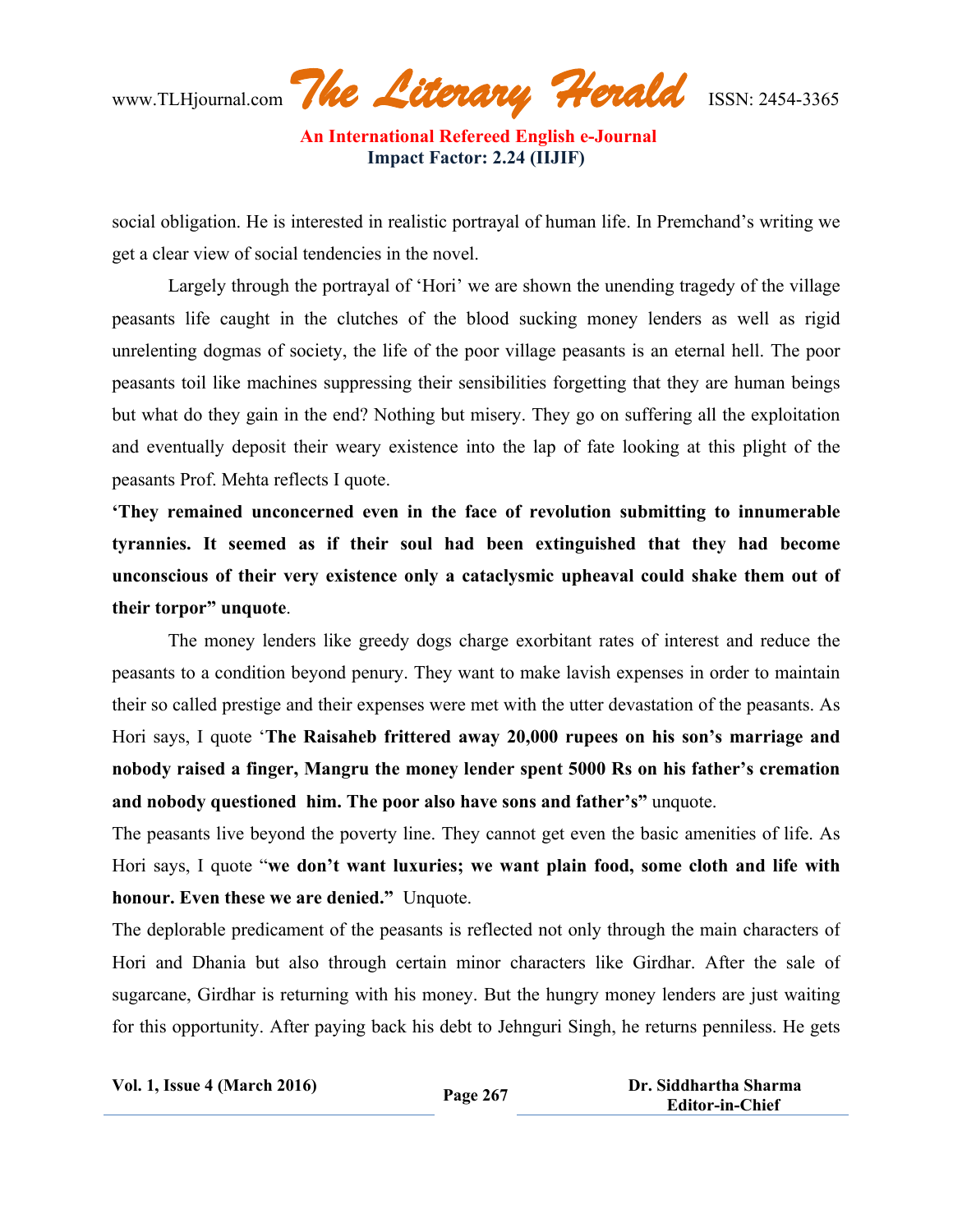www.TLHjournal.com *The Literary Herald*ISSN: 2454-3365

drunk to drown his sorrow. He tells Shobha and Hori, I quote "**believe me I am not drunk.** Believe me. How can i get drunk on an anna? I am just, pretending Ha Ha I am so happy **uncle. I've paid back the loan I took twenty and paid back a hundred and sixty. Some loan that!"** Unquote.

The fantastic attitude of the peasants also contributes the tragedy of their life. The submissive peasants quietly bear their cross and blame it on fate. When Gobar tries to explain Hori that the Raisaheb is exploiting him, Hori remarks I quote "**if we don't wait on him life will get from bad to worse. God has made us slaves and we have to put up with our lot" unquote.**

Dhania Hori's wife is of the rebellion sort and like Hori she cannot accept the life of drudgery without reproach and questionings. She reflects I quote "**why so much obsequiousness for a life which did not provide even the daily bread?"** Unquote.

As Premchand comments on Dhania I quote "**Her mind would often rebel against such a state of affairs. But a few scolding from her husband would jolt her back into reality"** Unquote.

Peasants like Dhaniya would often raise voices. But who was there to listen to their anguished cries? Their voices were stifled. A great upheaval was required indeed to change the whole exploitative set up. Land lords like Raisaheb even exploited the peasants. But Raisaheb justifies his stand to Hori. He explains that he was rich did not make him happy. He had his own share of problems and worries. His main problem was keeping up his face and maintaining his status in front of the other zamindars. He tells Hori, I quote "**How riches and fellow feelings never go hand in hand, we give in charity of course, but only to outshine our equals. Our benevolence smacks of vanity"** unquote.Whatever lavish expenditure he makes is all to uphold his prestige in the community. It seems as if wasting his whole life by entering into competition with his fellow zamindars. At one point Premchand writes I quote **"He did not wish to oppress his tenants but his hands were tied what could he do, he had to maintain his prestige was**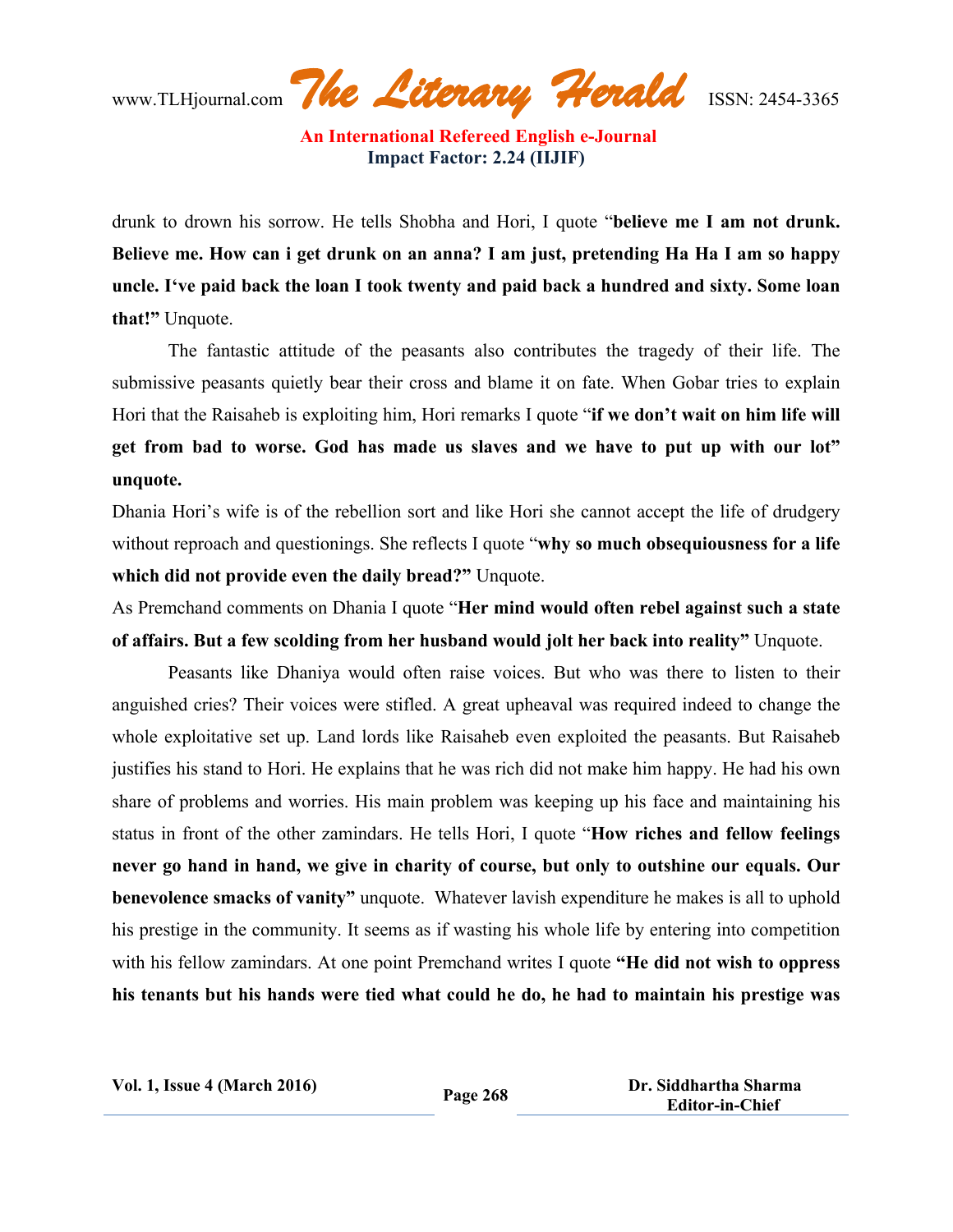www.TLHjournal.com *The Literary Herald*ISSN: 2454-3365

**certainly not a just excuse for destroying the life of the peasants".** Unquote Premchand does convey this message to us though not perhaps in a direct manner.

The very title of the book Godan carries tragic reverberations. Godan in Indian culture is actually considered to be very auspicious. But this was not so for Hori. For Hori the cow becomes a harbinger of evil. The tragedy of Hori's life revolves around the cow. The possession of the cow should have uplifted Hori financially but on the contrary the cow dies through Hira's poisoning, bad times start for the family, problems upon problems pile up for the family including total financial ruin. Bhola had given the cow to Hori without taking money at that time, but on agreement of a later payment. Now Hori who is devoid of his cow and devoid of his money has to part with his pair of bullocks in lieu of a payment to Bhola. Taking away bullocks from a peasant is like cutting of his hands and legs. Even Dhania comments on the cow and says I quote "**the day her shadow fell here we have gone from bad to worse"** unquote.

Though the novel is by and large a tragedy, there are certain humorous touches. Once such a humorous incident is the skit performed during the festival of Holi. But the humour again reflects nothing but the tragedy of the peasants' life. I quote "**A peasant is shown holding the feet of Jehnguri Singh the money lender. After much pleading Thakur agrees to pay the loan of Rs 10. But he just pays him Rs 5. At this peasant is taken a back.**

**"There are 5 Rs my master".**

**"There are 10 go and count again at home".**

**"No sir they are five"**

**"One Rupee goes for gratification, Right"? "Yes Sir"**

**"One Rupee for paper itself Right?"**

**"Yes Sir"**

**"One as my customary fees. Right?"**

**"Yes Sir"**

**"One as my interest Right?" Yes Sir**

**Vol. 1, Issue <sup>4</sup> (March 2016) Page <sup>269</sup> Dr. Siddhartha Sharma Editor-in-Chief**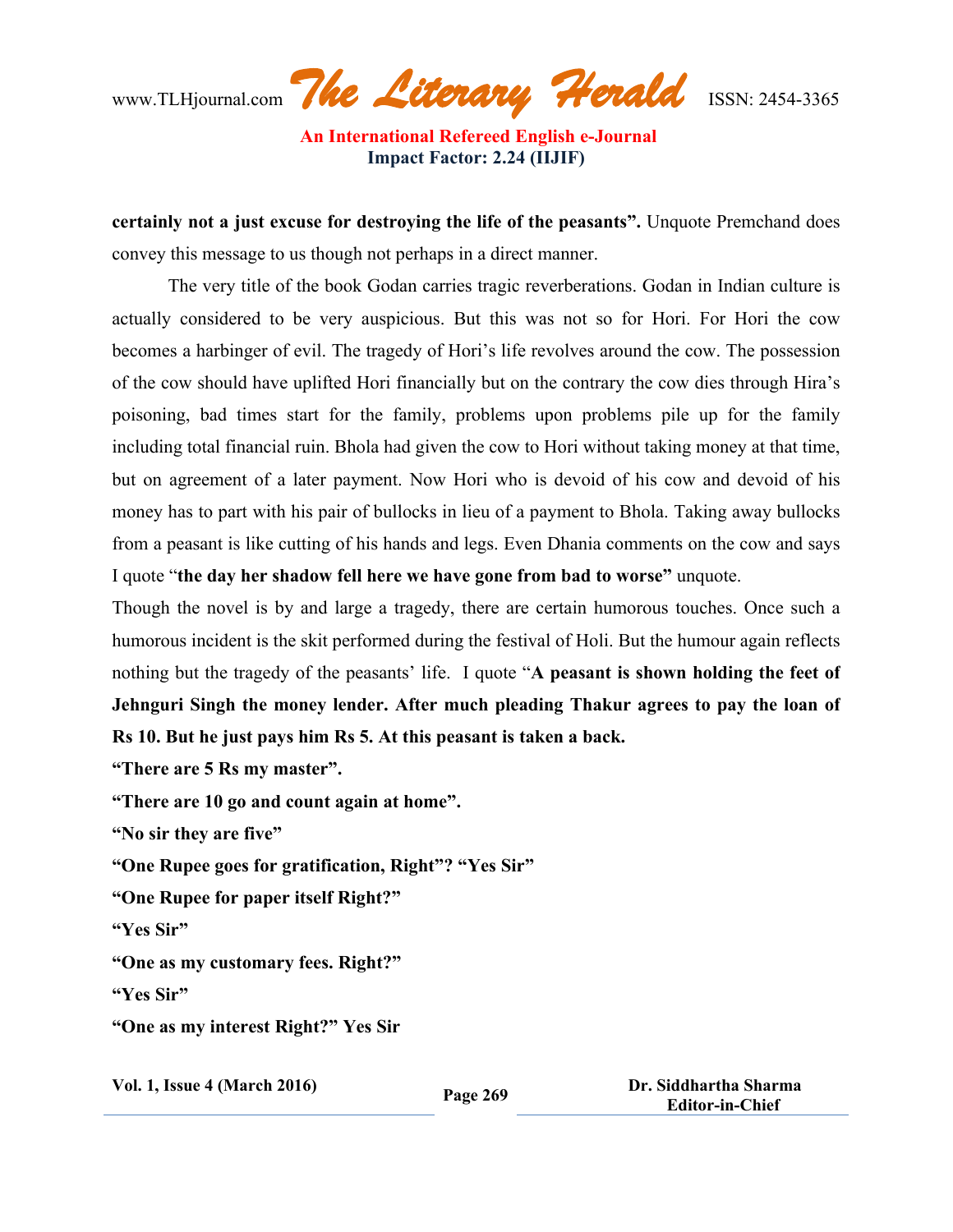www.TLHjournal.com *The Literary Herald*ISSN: 2454-3365

**"Five Rupees in cash. That makes ten rights"?**

**"Better keep these five too with you"**

**"Nonsense!"**

I mean it sir, 1 Rupee as my gift to your younger wife, one for elder, 1 Rupee to buy betel **leaves for the elder wife and 1Rupee for the younger that makes four. The fifth rupee is your funeral rites. Unquote.**

Their life is one unending tragedy and still they have not hardened into cynicism. They do not let go the opportunity of enjoying the festivals that are celebrated in the village. In spite of all the oppressions and sufferings which they endure at every moment of the day. Enthusiasm of life is not subdued. Their ability to breathe the joys of life has not died. Whenever there are marriages and festivals they enjoy themselves to their heart's content. I quote

"**The threats of money lenders and the oppressions of the underling of the zamindars cannot curb the villagers' zest. It matters little, if the peasant starves or has no shirt on his back and no money in his pocket. His innate exuberance to enjoy life is irrepressible"** unquote.

As for e.g every year they celebrate Holi at the meeting place of Nokhey Ram. Here they prepared bhang sprayed colours at each other and held the Holi **nautch.**

Another fact which contributes to the tragedy of the peasants is that they are the prisoners of a convention ridden society. They let the conventions dominate them. For e.g Hori wants to give dowry to his daughter 'Sona' even though her husband and father-in-law do not demand it. This is because of conventions and to uphold his prestige. And if at all they raise their voices against conventions of society they are punished. It is when Hori and Dhania accept the pregnant Jhunia who has formed an illicit relationship with their son Gobar they are fined by the punches.

The person who is oppressed by so many sorrows and tyranny may become indifferent to the society and the world. Sometimes they may also turn into hardened criminals but in the peasants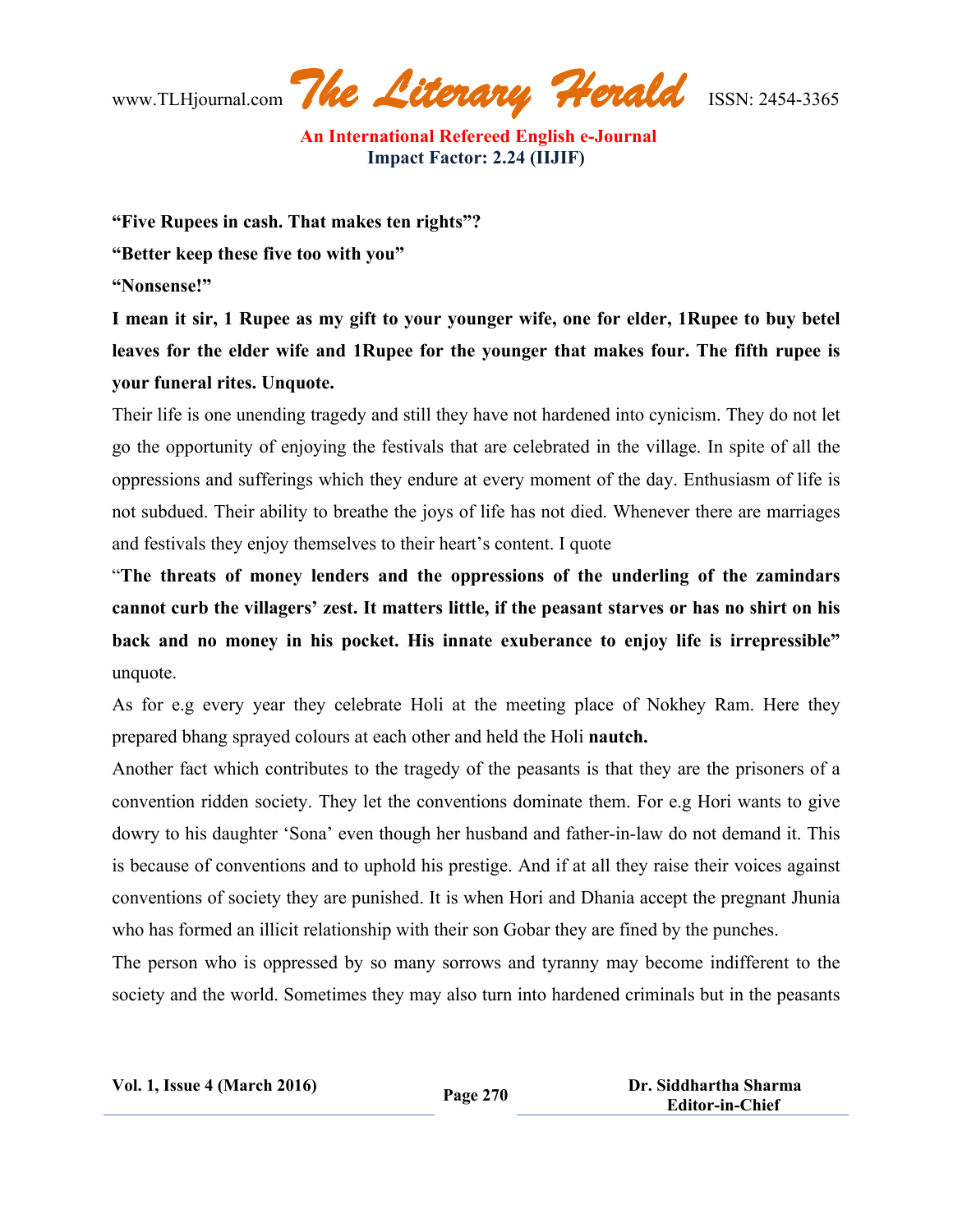www.TLHjournal.com *The Literary Herald*ISSN: 2454-3365

like Hori and Dhania the springs of nobility have not withered their innate nobility surfaces time and again in the novel.

At one juncture in the novel Premchand writes I quote: "**The notion that it is sinful to make capital out of others distress had become an in escapable part of his conscience."** Unquote. Even when Heera, Hori's brother poisons his cow out of jealousy and runs away, Hori in order to save the prestige of the family incurs debt and bribes the police so that he may not search Heera's house. Even when Heera doesn't return Hori takes very good care of Punia, Heera's wife. Hori remarks I quote "**Quarrels don't turn brothers into enemies"** unquote. Same is the case with Dhania, though she appears to be very aggressive outwardly she has a heart of gold. They accept Jhunia without fearing what the people of village may say. Datadin accuses Dhania of accepting Jhunia, Dhania retorts. I quote: "**I am not prepared to sacrifice a young girls life at the alter of false prestige."** Unquote.

At the end the novel really reaches its tragic climax and the characters of Hori takes on a tragic grandeur. Hori marries his younger daughter Rupa to a middle aged person called Ramsevak Mehto in order to save his land too, which was the only remenant of his ancestral property. But in spite of so many suffering he doesn't lose the battle of life, he keeps on fighting till the end. He dies working, he never accepts defeat, and he is not a passionate puppet in the hands of destiny.

But even in the face of death fate does not spare the peasants. After Hori's death the villagers urge Dhania to give cow in charity. Having no cow and no money to buy a cow, Dhania brings out twenty annas which she had saved and places them in icy palm of her husband. And looking at Datadin says, I quote: "Maharaja there's neither a cow nor a calf nor any money in the house, this is all the money I have; this is all I can give. Take this in place of a cow." Unquote. And saying this she collapses and sank into the ground.

As A.R.Desai says Premchand put in centre of stage the peasants own submission and his own prowess to compromise and to make peace with his oppressors. Godan epitomises the tragic

| <b>Vol. 1, Issue 4 (March 2016)</b> | Page 271 | Dr. Siddhartha Sharma  |
|-------------------------------------|----------|------------------------|
|                                     |          | <b>Editor-in-Chief</b> |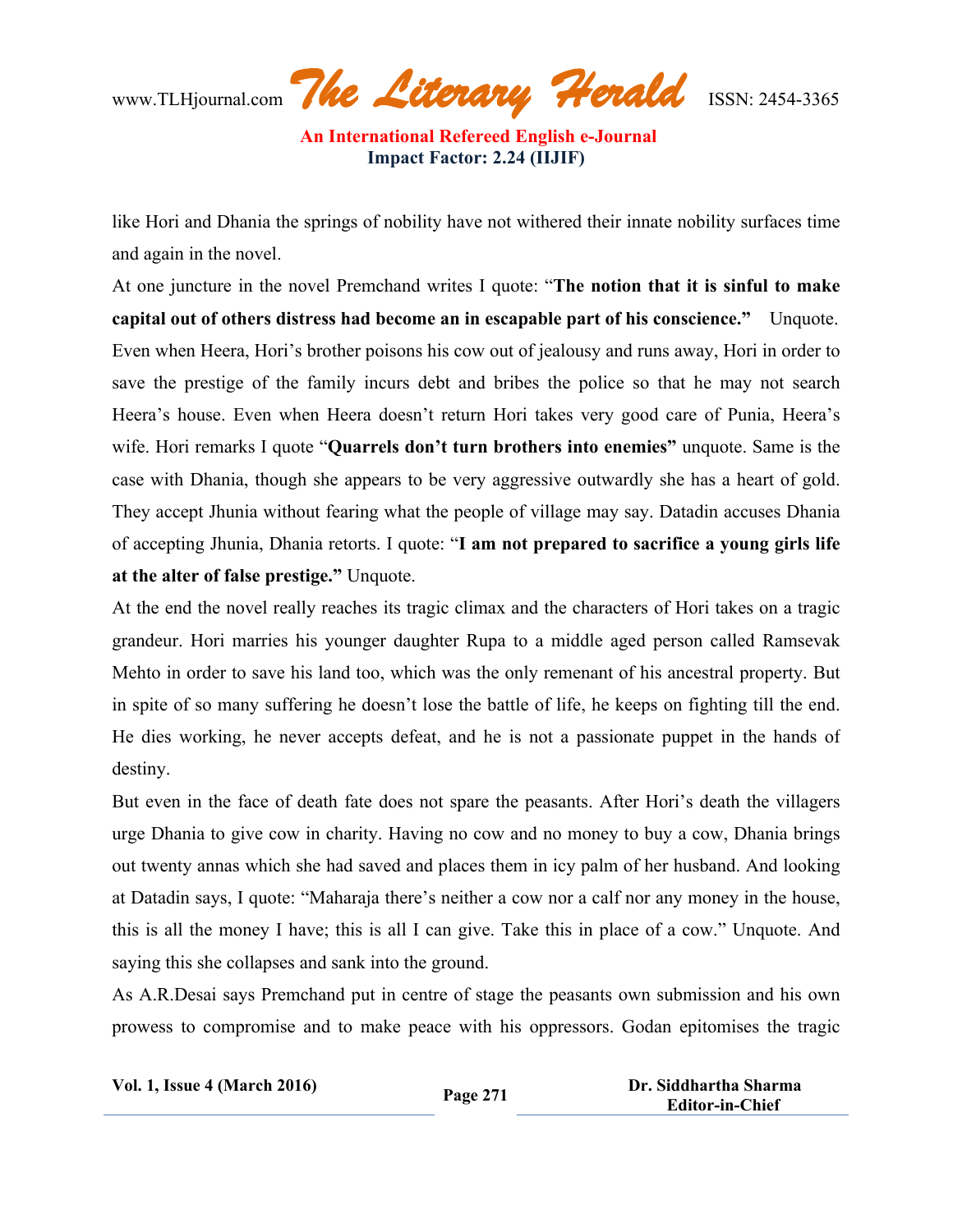www.TLHjournal.com *The Literary Herald*ISSN: 2454-3365

finale of the path of compromise and submission. As depicted in the last burst of Hori the hero of Godan. I quote: "**Hori's hand trembled. He hung his head and no word came. After a grim struggle of thirty long years he stood today on utterly defeated man-stripped, never able to** rise again. He felt as if he had been lined up against a city wall and passersby in scores had **spat on his face." "Have pity on me"** he wanted to shout and tell him. "My life has been one long grind, 've worked in the summer heat in the winter rains. Tear out my heart –see if there is any life left. Don't spit on me please don't spit on me. Ask me if I have rested in the shade. Why do you insult me always?" unquote.

The death of Hori symbolises total collapse of the peasant utopia and of the path of submissiveness and compromise. The ousting of Hori's family from the peasant way of life and the exit of his son Gobar to the town, for lively hood are also symbolic of the ultimate fate of villagism and peasantism and of the ultimate triumph of cash nexus over the old society. This death of a peasant of the old type as in other words symbolic of the death of old society which could not be reformed from within. The old and antiquated society must die for the new one to be born over its ashes; this is clear message of Premchand as conveyed through Godan.

## **BIBLIOGRAPHY**

## **BOOKS**

- 1. Frontline, Volume 20 Issue 03, February 01 14, 2003
- 2. "Comparing Translations: Godan", Accessed 20 August 2010]
- 3. Godan at VedamsBooks, Accessed 20 August 2010
- 4. Godan (1963 film)
- 5. The Tribune, Sunday, August 15, 2004

#### **B)** Work cited:

- 1 http://en.wikipedia.org/wiki/Godaan
- 2 http://wiki.answers.com/Q/What is a summary of Godan by Munshi Premchand

| <b>Vol. 1, Issue 4 (March 2016)</b> | Page 272 | Dr. Siddhartha Sharma |
|-------------------------------------|----------|-----------------------|
|                                     |          | Editor-in-Chief       |